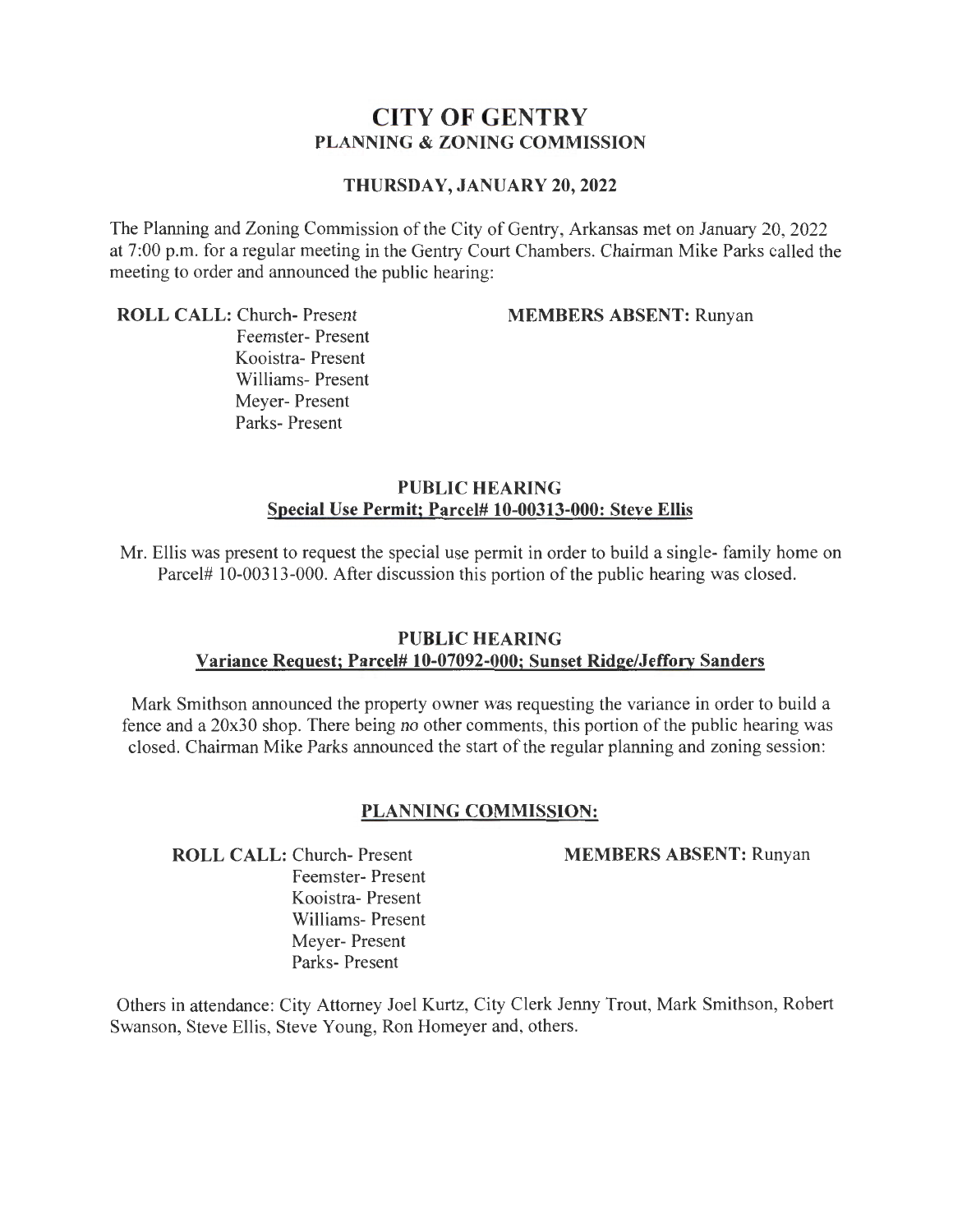## Review of the Minutes of the December 16, 2021 Regular Meeting: After review:

Motion: Church- to approve the December 16, 2021 minutes as written Second: Meyer \*At this time City Attorney Joel Kurtz mentioned the minutes reflected he had been present virtually, when in fact he had been physically present

Motion: Church- to amend his original motion to reflect this information Second: Meyer

| <b>Roll Call:</b> Church-yes | Feemster-yes | Kooistra-yes |
|------------------------------|--------------|--------------|
| Parks-yes                    | Williams-yes | Meyer-yes    |
| <b>Motion Passed.</b>        |              |              |

#### 1). Jeffory Sanders- Variance; Parcel# 10-07092-000: After discussion:

| <b>Motion:</b> Church-table for later discussion |              |              |
|--------------------------------------------------|--------------|--------------|
| <b>Second: Meyer</b>                             |              |              |
| <b>Roll Call: Church-yes</b>                     | Feemster-yes | Kooistra-yes |
| Parks-yes                                        | Williams-yes | Meyer-yes    |
| <b>Motion passed.</b>                            |              |              |

#### 2). Steve Ellis- Special Use Permit; Parcel# 10-00313-000 After discussion:

Motion: Williams- to approve the variance for a single-family home to include 8'setbacks Second: Kooistra Roll Call Church-yes Feemster-yes  $V$ ooistra-yes

| KOII CAII CHUICH-YES  | reemster-yes | NOUSH <sub>2</sub> -yes |
|-----------------------|--------------|-------------------------|
| Parks-yes             | Williams-yes | Meyer-yes               |
| <b>Motion Passed.</b> |              |                         |

3). Robert Swanson RE: advice/clarification of lot split: Mr. Swanson addressed the commission inquiring as to why his request for lot split had been denied in December. After explanations were provided, and discussions were had, Chairman Mike Parks advised Mr. Swanson he had the right to appeal the decision of the Planning and Zoning Commission, with City Council.

#### 4). a). Youngs Properties Inc: Subdivision- 1 Sketch Plan: After review of the Sketch Plan:

Motion: Kooistra- to approve the Sketch Plan dated January 2022 Second: Meyer Roll Call: Church-yes Parks-yes Motion passed. Feemster-yes Williams-yes Kooistra-no Meyer-yes